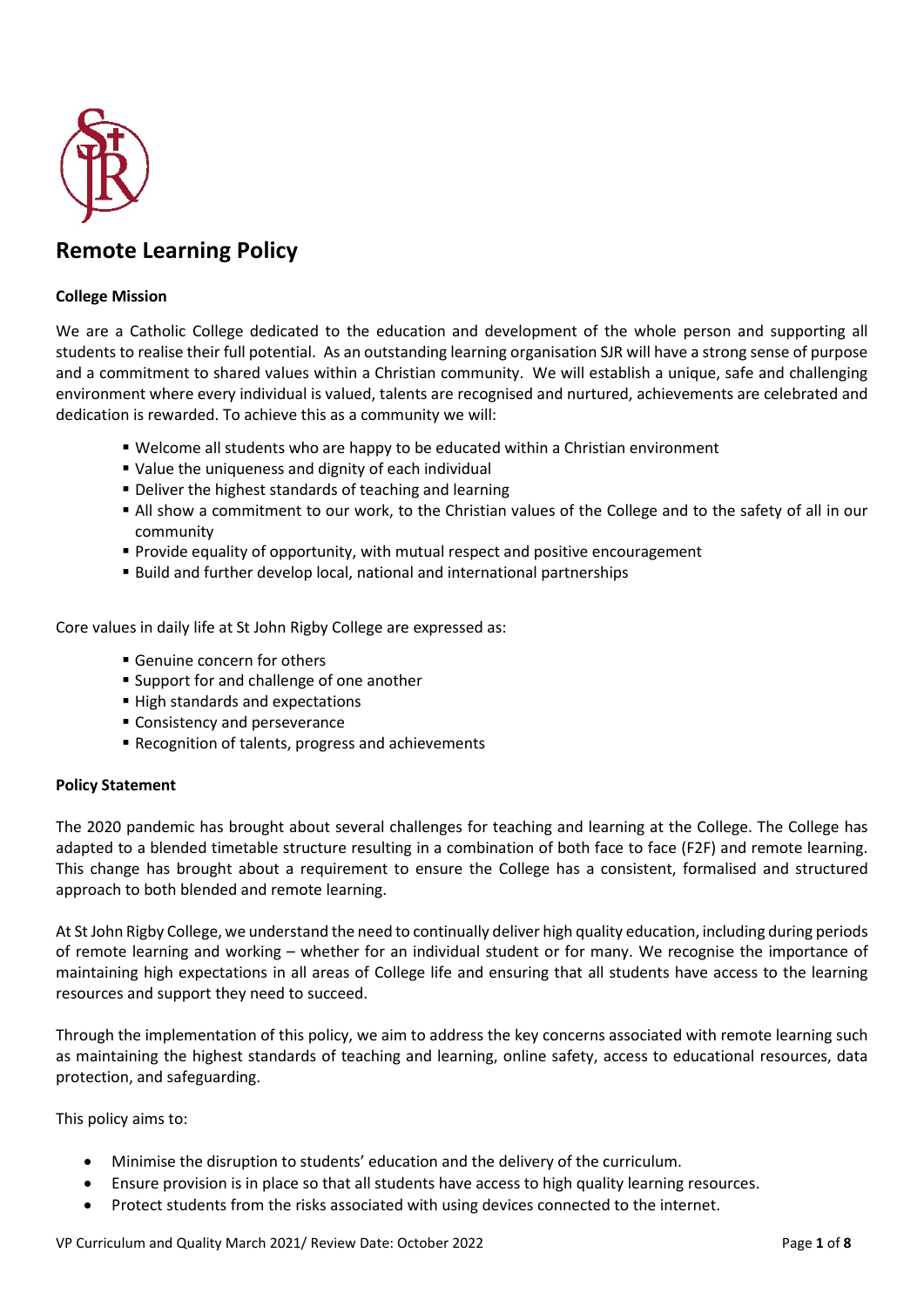- Ensure staff, parent, and student data remains secure and is not lost or misused.
- Ensure robust safeguarding measures continue to be in effect during the period of remote learning.
- Ensure all students have the provision they need to complete their work to the best of their ability, and to remain happy, healthy, and supported during periods of remote learning.

# **Types of delivery of learning**

# **a) Face-to-Face with Students**

This is the most traditional form of teaching and learning. It is a 'teacher-centred' method of education and takes place in College, in person. Students benefit from increased levels of interaction with their peers, as well as with their teacher, and are allowed the opportunity to bond with fellow students. In face-to-face learning, students are held accountable for their progress at the specific time the lesson is taking place. Time is dedicated to: exploring topics in greater depth; introducing complex concepts; answering questions; addressing misconceptions; setting clear expectations around work to be completed at home (online or paper based); and, creating rich learning opportunities. As a result, students are actively involved in knowledge construction as they participate in and evaluate their learning in a manner that is personally meaningful.

# **b) Online Learning**

The College's platform for sharing online resources and setting work is MS Teams. Students will also be able to return/submit completed tasks through this platform. It is recognised that a considerable amount of engaging and effective work has been set through platforms such as YouTube. The continued use of these platforms are consistent with this policy and are to be encouraged. However, for consistency (and to minimise the number of emails students and teachers receive) resources and links associated with the work on alternative platforms should be posted on MS Teams instead of being emailed.

#### **i) Asynchronous Learning**

Asynchronous learning is learning that doesn't necessarily happen at the same time for the teacher and the students. There is no real-time interaction; the learning resources are created and made available for students to use later on. This learning is more likely to take place in instances where a student or teacher is absent because of illness. The main features of asynchronous learning are:

- resources and activities delivered online, e.g. through MS Teams;
- recorded lessons/video instruction/podcasts;
- flipped learning students engage with material before discussions in class.

#### **ii) Synchronous Learning**

Synchronous learning is teaching and learning that happens where the teacher is present at the same time as the students, meaning that there is real-time interaction between them. This learning is more likely to take place in instances where a student or teacher is not able to be in College for a F2F lesson due to the need to self-isolate. The main features of synchronous learning are:

- live, streamed lessons
- live online/ progress tutor/ subject teacher support sessions with groups or with individuals.

Teachers can review the DfE's list of online support which can be found here[: https://www.gov.uk/guidance/remote](https://www.gov.uk/guidance/remote-education-during-coronavirus-covid-19)[education-during-coronavirus-covid-19](https://www.gov.uk/guidance/remote-education-during-coronavirus-covid-19) and utilise these tools as necessary, in addition to existing resources.

Reasonable adjustments will be made to ensure that all students have access to the resources needed for effective remote learning. Lesson planning and schemes of work will be adapted to ensure that the curriculum remains fully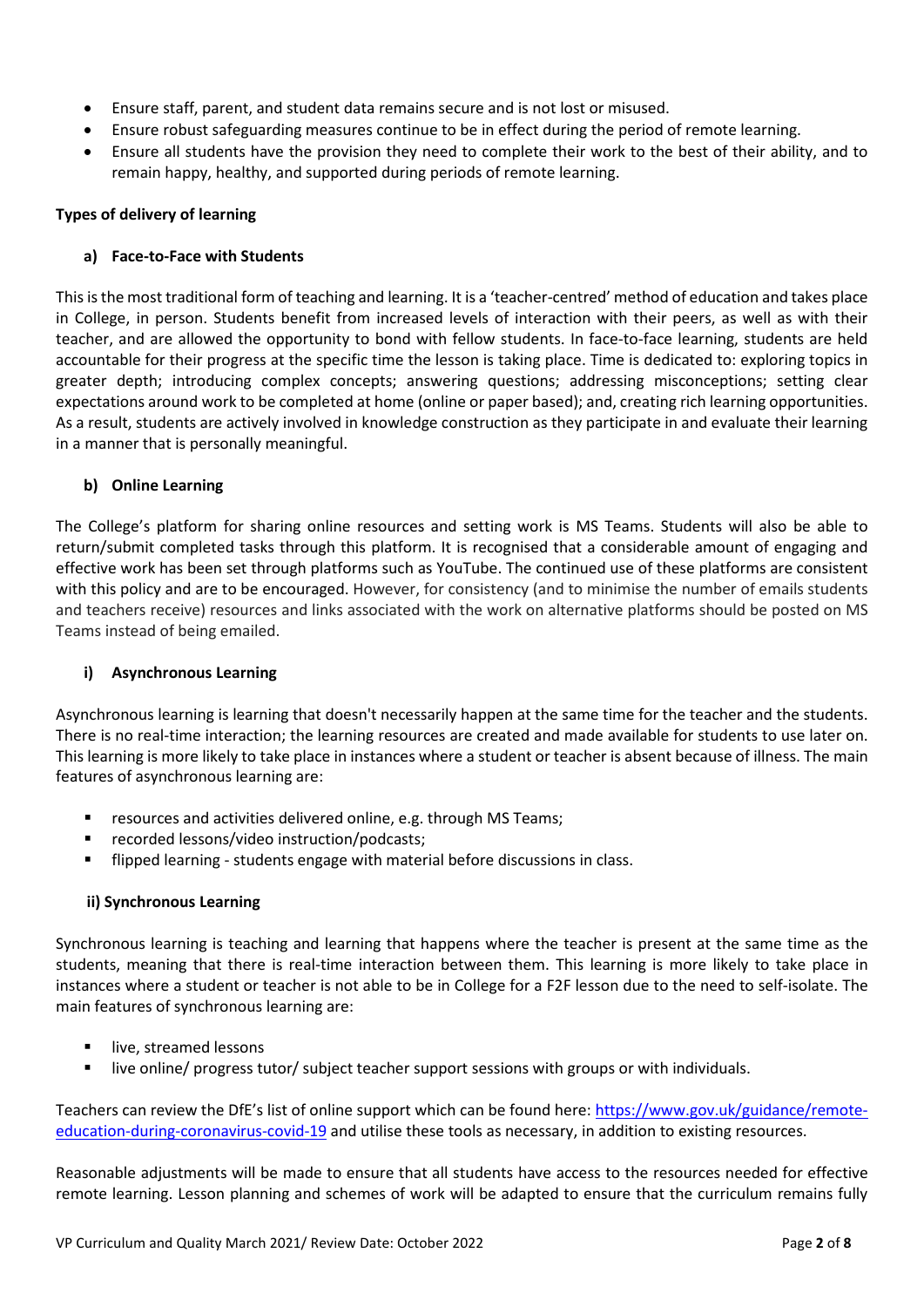accessible via remote learning, where practical – where this is not practical, the College will ensure students can catch up on these areas of the curriculum when they return to College.

Teaching staff will oversee academic progression in much the same way as is usually the case and will mark and provide feedback on work in line with the Teaching, Learning and Assessment Policy. Where this is not possible physically and via hard copies, then this will take place electronically and online via MS Teams.

# **BTEC Specific Guidance**

In order to adhere to the Quality Assurance process for Pearson, the College will:

• Ensure that teaching/delivery/assessment staff are timetabled to support blended learning when learners are working remotely

• Ensure there is a process to manage feedback on assignments, questions are constructively answered, and feedback is provided in a timely manner

• Ensure the setting of assignments is undertaken in the face-to-face sessions and that deadlines are clear

• Ensure that when learners submit work, measures are taken to ensure the work is authentic and has been completed by the learner

• Maintain and store securely all assessment and internal verification records in accordance with the Pearson Centre Agreement.

#### **Technology Resources**

Students will be required to use their own or family-owned equipment to access remote learning resources, unless the College agrees to provide or loan equipment, e.g. laptops. Any defects or issues with remote learning resources must be reported as soon as possible to the relevant member of staff. Students and parents will be required to maintain the upkeep of any equipment they use to access remote learning resources, ensuring software is up to date and that appropriate antivirus software is installed.

The Network Services staff are not responsible for providing technical support for equipment that is not owned by the College, however they will provide advice and guidance as far as reasonably practicable.

#### **Online delivery safety**

This section of the policy will be enacted in conjunction with the College's E Safety Policy.

All staff and students using video communication must:

- Communicate appropriately and professionally and always via MS Teams and/or email
- Wear suitable clothing this includes others in their household who may be in visible in an online remote lesson
- Be situated in a suitable area within the home with an appropriate background (blur background) should be turned on)
- Use appropriate language this includes others in their household
- Maintain the standard of behaviour expected in College
- Use the necessary equipment and computer programs as intended
- Not record, store, or distribute video material without permission
- Ensure they have a stable connection to avoid disruption to lessons
- Always remain aware that they are visible.

#### **Safeguarding during full remote delivery**

This section of the policy will be enacted in conjunction with the College's Safeguarding and Child Protection Policy.

VP Curriculum and Quality March 2021/ Review Date: October 2022 Page **3** of **8** Should teaching and learning move exclusively online: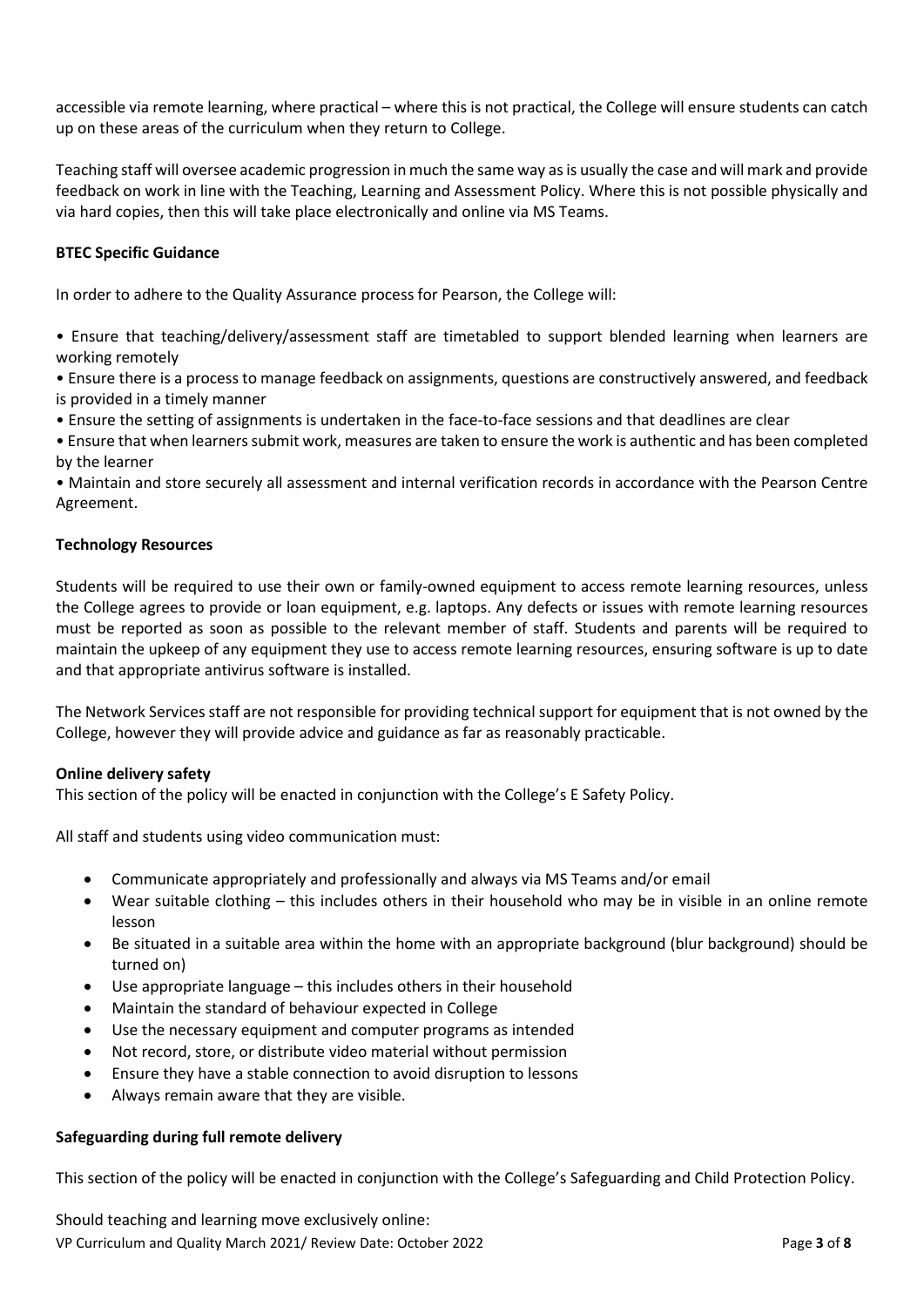- The Designated Safeguarding Lead (DSL) will work closely with members of the College's Safeguarding Team, this includes the College's Safeguarding and Welfare Officer and Senior Tutors.
- The Designated Safeguarding Lead (DSL) will identify 'vulnerable' students (students who are deemed to be vulnerable or are at risk of harm) via risk assessment prior to the period of remote learning.
- The DSL will arrange for regular contact to be made with vulnerable students, prior to the period of remote learning.
- Phone calls made to vulnerable students will be made using the College's telephone system where possible.
- The DSL will arrange for regular contact with vulnerable students once per week as a minimum, with additional contact, including home visits, arranged where required.
- All contact with vulnerable students will be recorded on REMS and CPOMS as appropriate.
- The DSL and/ or other relevant member of the College's Safeguarding team will keep in contact with vulnerable students' social workers or other care professionals during the period of remote working, as required.
- Vulnerable students will be provided with a means of contacting their Progress Tutor via email or telephone, this arrangement will be set up by the DSL prior to the period of remote learning.
- The DSL will meet (in person or remotely) with the relevant members of Safeguarding Team once per week to discuss new and current safeguarding arrangements for vulnerable students learning remotely.
- All members of staff will report any safeguarding concerns to the DSL and/or any member of the Safeguarding Team immediately via the College Safeguarding procedures.
- Students and their parents/carers will be encouraged to contact the DSL or any member of the Safeguarding Team if they wish to report safeguarding concerns, e.g. regarding harmful or upsetting content or incidents of online bullying. The College will also signpost families to the practical and external support that is available for such concerns.
- Any conduct of home visits must:
	- Have at least one suitably trained individual present.
	- Be undertaken by no fewer than two members of staff when possible. (Any exception to this must be authorised by the Principal or the member of SLT that is deputising in his absence).
	- Be suitably recorded on REMS and/or CPOMS and the records stored so that the DSL and Safeguarding Team has access to them.
	- Actively involve the student.

# **College day and absence during remote delivery**

- Students will be required to be present for remote learning sessions as stated in their timetable
- Students with SEND or additional medical conditions who require more regular breaks, will be encouraged to take them as required.

# **Data protection during remote delivery**

This section of the policy will be enacted in conjunction with the College's Data Protection Policy.

- Staff members will be responsible for adhering to data protection principles when teaching remotely and will ensure the confidentiality and integrity of their devices at all times.
	- o Where this involves working from home on a personal device, staff must ensure that the device is kept up to date with operating system and virus protection updates. No data relating to students or staff should be downloaded to this personal device.
	- $\circ$  When using College laptops, the operating system and virus software is updated by connecting to the College network. These laptops are encrypted, but staff not download the personal information of students or staff to these devices.
- While teaching, staff must ensure the privacy of students attending the online lesson. Other family members should not be present in the room where the staff member is teaching from.
- There is no need to transfer personal data relating to students or staff between devices for the purpose of teaching & learning, or for pastoral support, and staff should not do so.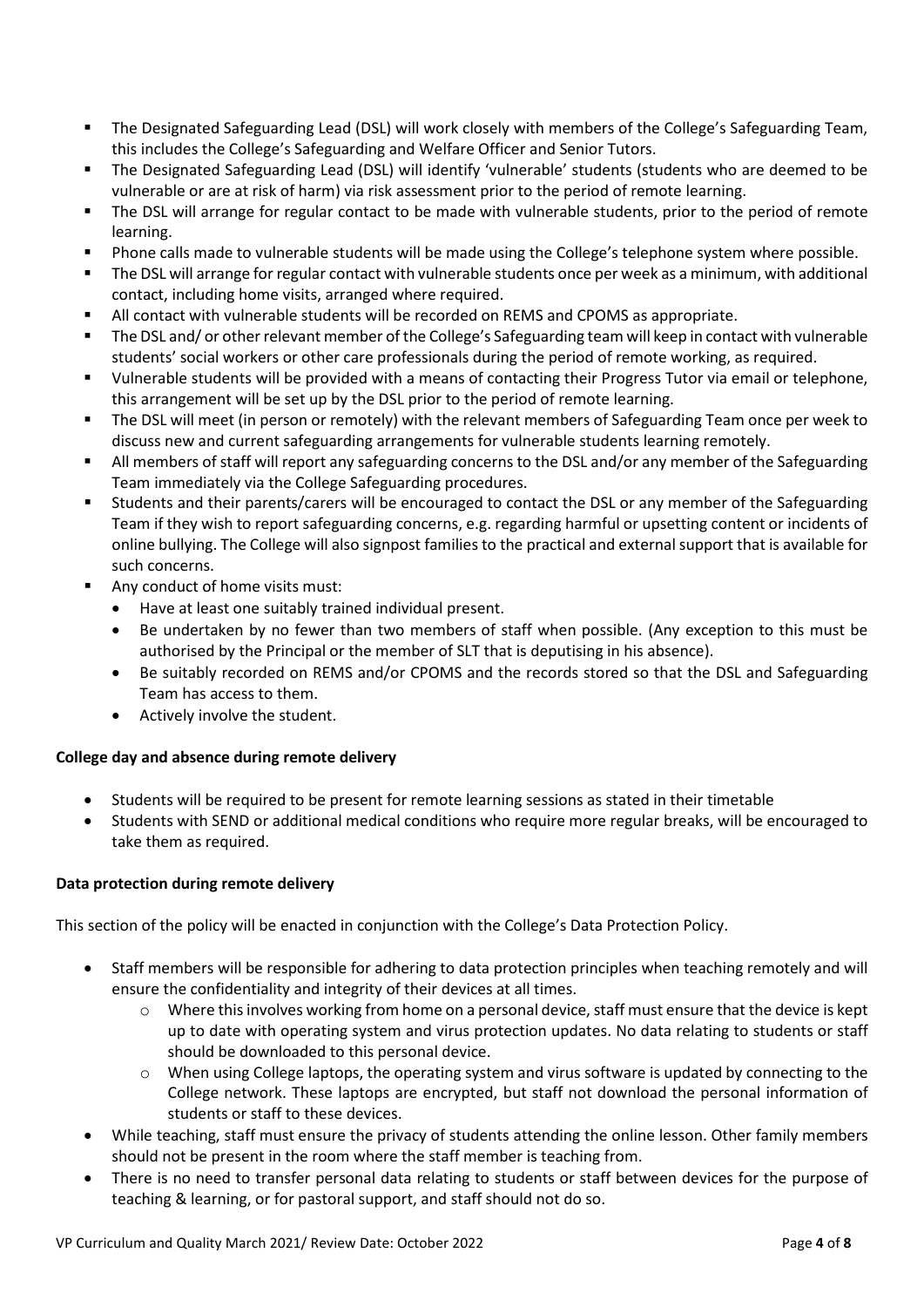- Access to contact details and other information can be made via accessing the REMS portal which is available via the network portal or VPN (College laptops). In addition, class enrolments and student email etc are made centrally to MS Teams by Network Services.
- The College will not permit paper copies of contact details to be taken off the College premises
- Students are not permitted to let their family members or friends use any College-owned equipment which contains personal data
- Any breach of confidentiality will be dealt with in accordance with the Staff Disciplinary Procedure
- Any intentional breach of confidentiality will be dealt with in accordance with the College's Student Charter.

#### **Health and safety during remote delivery**

This section of the policy will be enacted in conjunction with the College's Health and Safety Policy.

- Teaching staff and ICT technicians will ensure students are shown how to use the necessary equipment and technology safely and correctly prior to the period of remote learning.
- If using electronic devices during remote learning, students will be encouraged to take a five-minute screen break every two hours.
- Screen break frequency will be adjusted to five minutes every hour for younger students or students with medical conditions who require more frequent screen breaks.
- If any incidents or near-misses occur in either a member of staff or student home, they (or their parents in the case of students) are required to report these to the health and safety officer or other relevant member of staff immediately so that appropriate action can be taken.

#### **College day and absence during remote delivery**

- Students will be required to be present for remote learning sessions as stated in their timetable
- Students with SEND or additional medical conditions who require more regular breaks, e.g. sensory breaks, are not expected to do work during their breaks
- Students who are unwell are not expected to be present for remote working until they are well enough to do so
- Parents will inform the Attendance Officer by 8:30am if their child is unwell
- The College will monitor absence and lateness in line with the Student Absence and Punctuality Procedures.

#### **Communication during full remote delivery**

Should the College be forced to close to both staff and students in the event of a further National or local lockdown, the College will ensure adequate channels of communication are arranged in the event of an emergency.

- The College will communicate with parents via letter and/or email and the College website about remote learning arrangements as soon as possible
- The Principal will communicate with staff as soon as possible via email about any remote learning arrangements
- Members of staff will have contact with their line manager at least once per week via MS Teams
- As much as possible, all communication (including emails and telephone calls) between staff, students and their parents will take place within the College hours of 8:30 am to 4:30 pm
- Parents and students will inform the relevant member of staff as soon as possible if work cannot be completed
- Issues with remote learning or data protection will be communicated to the students' teacher as soon as possible so they can investigate and resolve the issue
- Teachers will keep students informed of any changes to the remote learning arrangements or the work set
- The Principal will review the effectiveness of communication on a weekly basis and ensure measures are put in place to address gaps or weaknesses in communication.

#### **Roles and Responsibilities**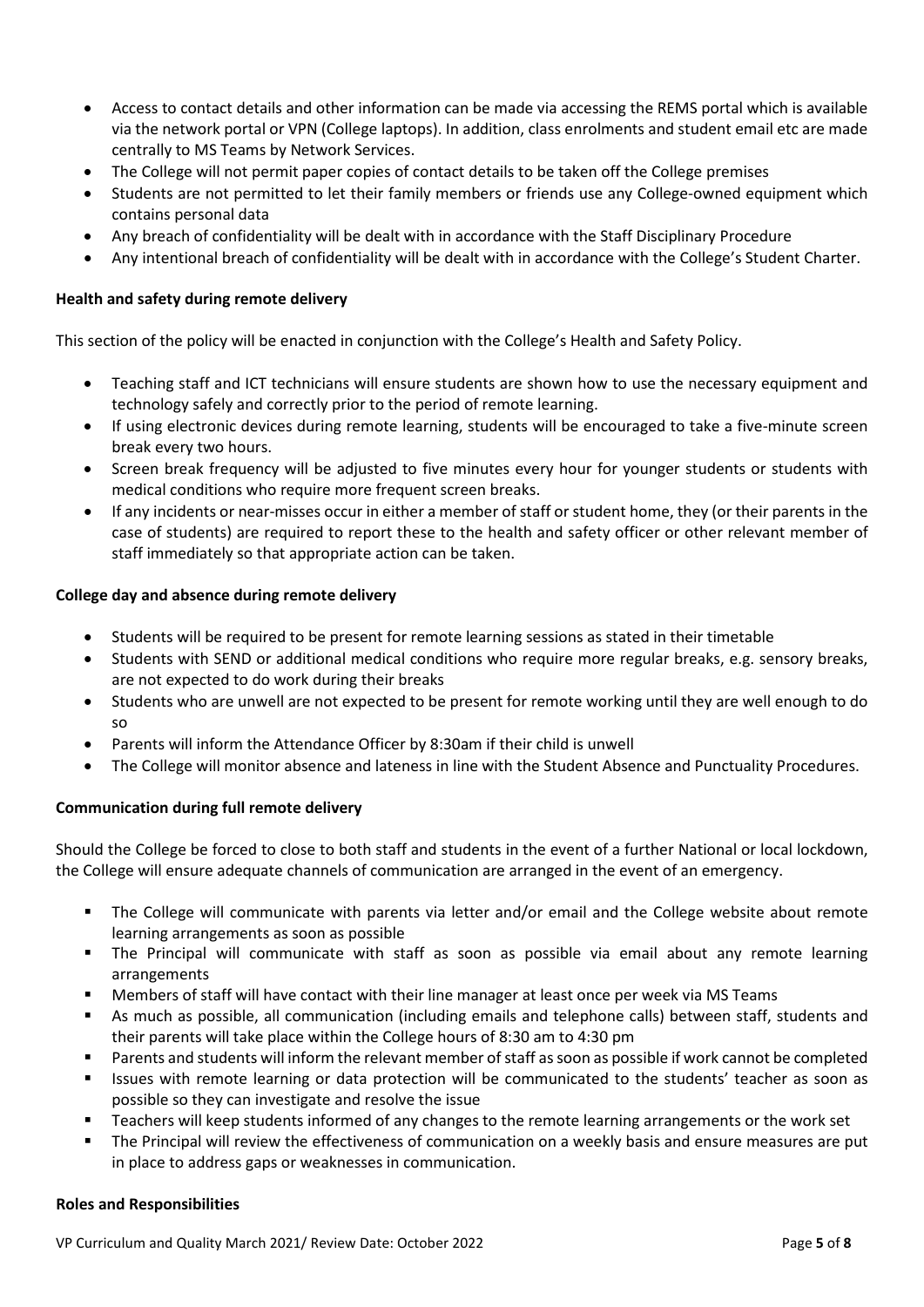The governing body is responsible for:

- Ensuring that the College has robust risk management procedures in place.
- Ensuring that the College has a business continuity plan in place, where required.
- Evaluating the effectiveness of the College's remote learning arrangements.

The Principal is responsible for:

- Ensuring that staff, parents and students adhere to the relevant policies at all times.
- Ensuring that there are arrangements in place for identifying, evaluating, and managing the risks associated with remote learning.
- Ensuring that there are arrangements in place for monitoring incidents associated with remote learning.
- Overseeing that the College has the resources necessary to action the procedures in this policy.

The Vice Principal (Curriculum) is responsible for:

- Reviewing the effectiveness of this policy on an annual basis and communicating any changes to staff, parents, and students.
- Arranging any additional training staff may require to support students during the period of remote learning.
- Conducting reviews on a weekly basis of the remote learning arrangements to ensure students' education does not suffer.

The Designated Safeguarding Lead (DSL) is responsible for:

- Attending and arranging, where necessary, any safeguarding meetings that occur during the remote learning period.
- Liaising with Network Services to ensure that all technology used for remote learning is suitable for its purpose and will protect students online.
- Identifying vulnerable students who may be at risk if they are learning remotely.
- Ensuring that child protection plans are enforced while the student is learning remotely, and liaising with the Principal and other organisations to make alternate arrangements for students who are at a high risk, where required.
- Identifying the level of support or intervention required while students learn remotely and ensuring appropriate measures are in place.
- Liaising with relevant individuals to ensure vulnerable students receive the support required during the period of remote working Ensuring all safeguarding incidents are adequately recorded and reported.
- Liaising with the ICT technicians to ensure that the technology used for remote learning is accessible to all students and that reasonable adjustments are made where required.
- Ensuring that students with EHC plans continue to have their needs met while learning remotely, and liaising with the Principal and other organisations to make any alternate arrangements for students with EHC plans and IHPs.
- Identifying the level of support or intervention that is required while students with SEND learn remotely.
- Ensuring that the provision put in place for students with SEND is monitored for effectiveness throughout the duration of the remote learning period.

The Data Protection Officer (DPO) is responsible for:

- Overseeing that all College-owned electronic devices used for remote learning have adequate anti-virus software and malware protection.
- Ensuring all staff, parents, and students are aware of the data protection principles outlined in the GDPR.
- Ensuring that all computer programs used for remote learning are compliant with the GDPR and the Data Protection Act 2018.
- Overseeing that any ICT equipment used for remote learning is resilient and can efficiently recover lost data.

The Health and Safety Officer is responsible for:

• Ensuring that the relevant health and safety risk assessments are carried out within the agreed timeframes, in collaboration with the Principal.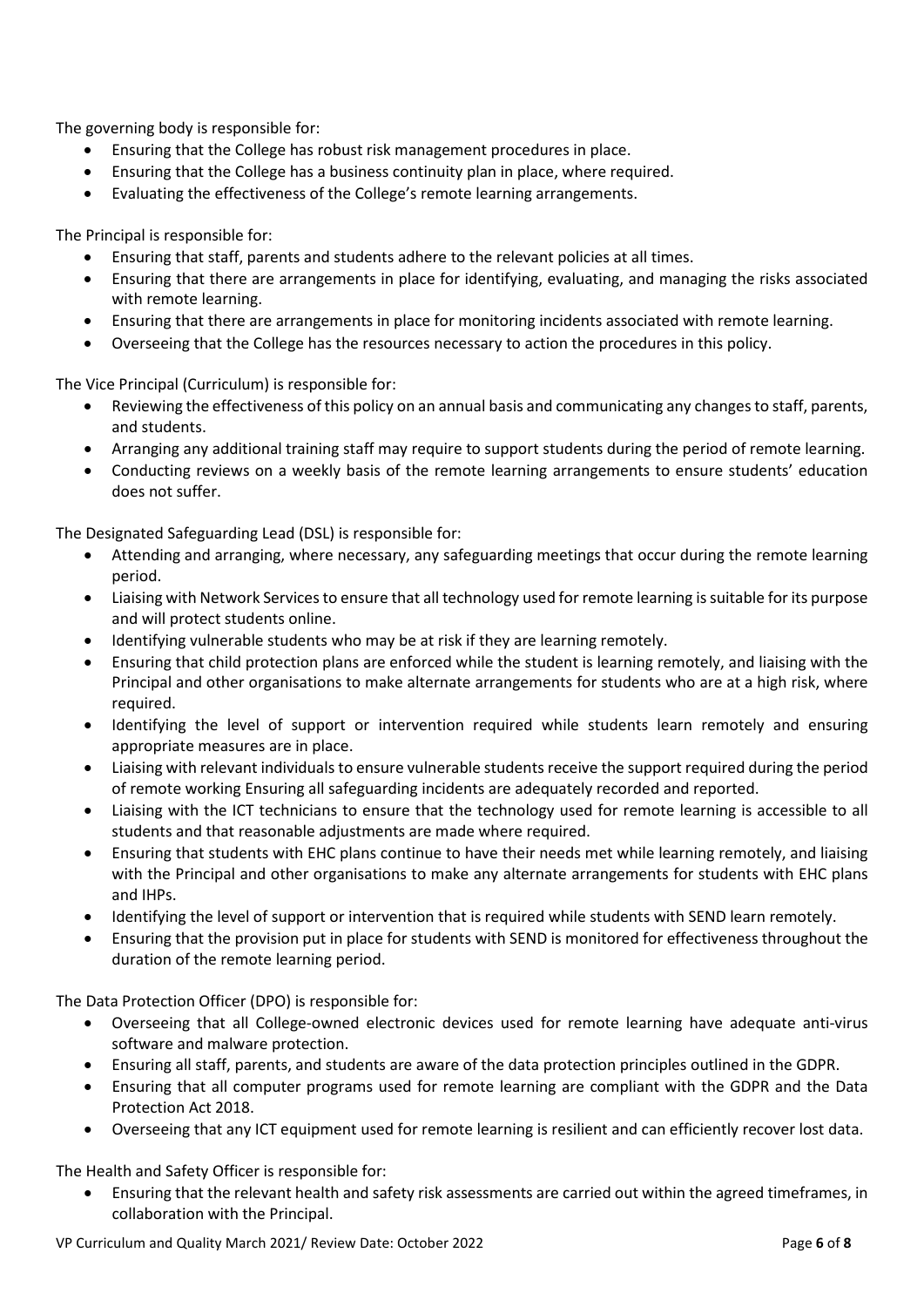- Putting procedures and safe systems of learning into practice, which are designed to eliminate or reduce the risks associated with remote learning.
- Ensuring that students identified as being at risk are provided with necessary information and instruction, as required.
- Managing the effectiveness of health and safety measures through a robust system of reporting, investigating, and recording incidents.

The Network Manager is responsible for:

- Arranging the procurement of any equipment or technology required for staff to teach remotely and for students to learn from home.
- Ensuring value for money when arranging the procurement of equipment or technology.
- Ensuring that all College-owned devices used for remote learning have suitable anti-virus software installed, have a secure connection, can recover lost work, and allow for audio and visual material to be recorded, where required.
- Ensuring that any programs or networks used for remote learning can effectively support a large number of users at one time, where required, e.g. undertaking 'stress' testing.
- Working with the DSL to ensure that the equipment and technology used for learning remotely is accessible to all students and staff.

The Finance Manager is responsible for:

• Ensuring that the College has adequate insurance to cover all remote working arrangements.

Teaching staff are responsible for:

- Adhering to this policy at all times during periods of remote learning.
- Taking part in any training conducted to meet the requirements of this policy, including CPD on how to deliver effective blended learning and training on how to use the necessary electronic equipment and software.
- Collaborating with colleagues on the design and development of high quality blended and remote learning resources and ways of sequencing the curriculum appropriately within schemes of work and lesson planning.
- Planning and delivering blended learning experiences for all students including those with additional and specific learning needs.
- Reporting any health and safety incidents to the health and safety officer and asking for guidance as appropriate.
- Adhering to the Staff Code of Conduct at all times.
- Reporting any safeguarding incidents to the DSL and asking for guidance as appropriate.
- Reporting any defects on College-owned equipment used for remote learning to an ICT technician.

Parents are responsible for:

- Adhering to this policy at all times during periods of remote learning.
- Ensuring their child is available to learn remotely at the times required.
- Work set being completed on time and to the best of their child's ability.
- Reporting any technical issues to the College as soon as possible.
- Ensuring that their child always has access to remote learning material.
- Reporting any absence in line with the Student Attendance and Punctuality Procedures
- Ensuring their child uses the equipment and technology used for remote learning as intended.

Students are responsible for:

- Adhering to this policy at all times during periods of remote learning.
- Ensuring they are available to learn remotely at the times required, and that their work is completed on time and to the best of their ability.
- Reporting any technical issues to Network Services or their teacher as soon as possible.
- Ensuring they have access to remote learning material and their teacher or Progress Tutor if they do not have access.